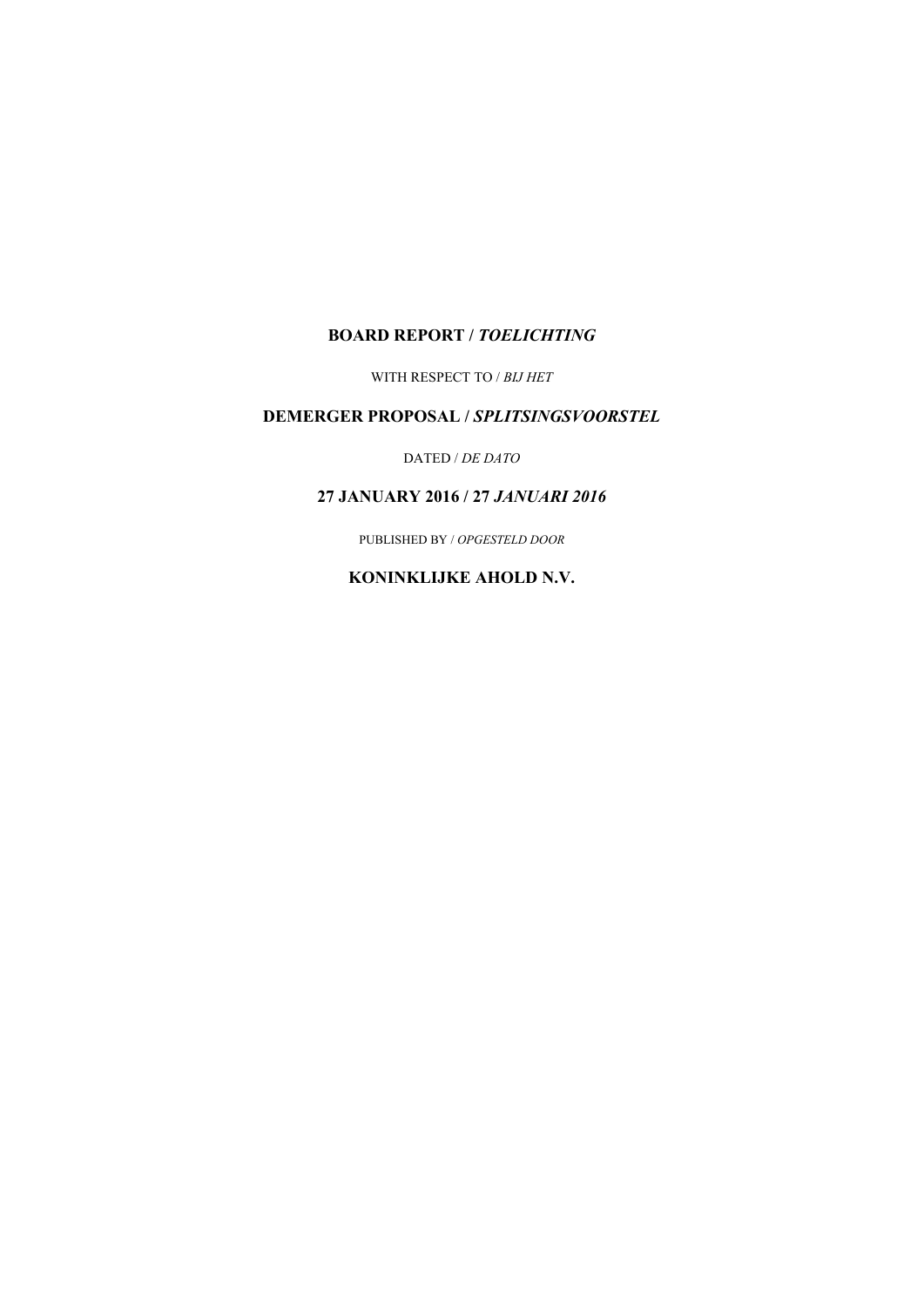# **TABLE OF CONTENTS /** *INHOUDSOPGAVE*

- Part 1 English language board report with respect to the Demerger proposal
- Deel 1 Engelstalige versie van de toelichting bij het Splitsingsvoorstel
- Part 2 Dutch language board report with respect to the Demerger proposal
- Deel 2 Nederlandstalige versie van de toelichting bij het Splitsingsvoorstel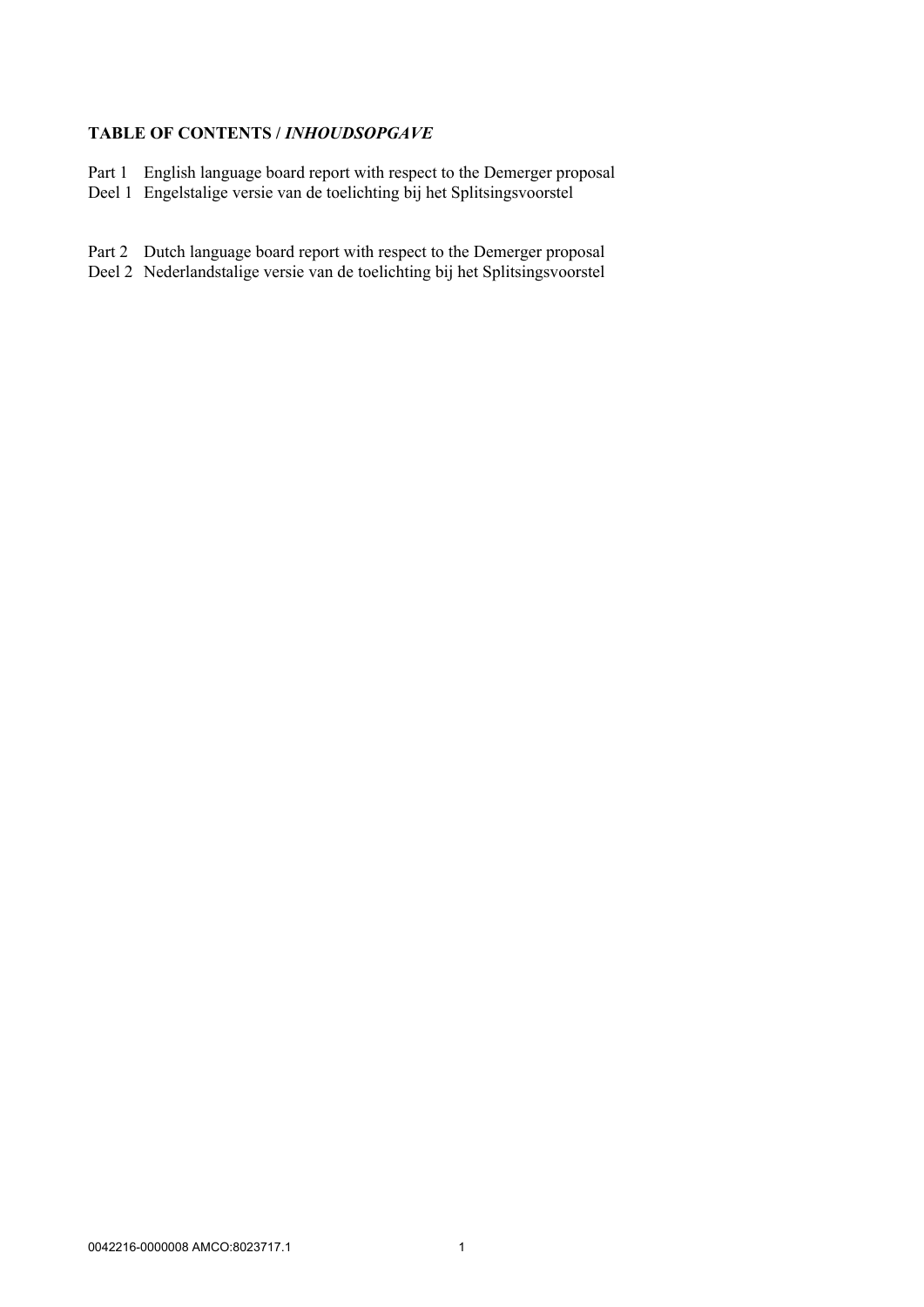#### **BOARD REPORT**

This board report (*toelichting bij het splitsingsvoorstel*) is made in respect of the proposal for the demerger (the "**Demerger Proposal**") under Section 2:334a, subsections (1) and (3), of the DCC dated 27 January 2016 as published by the management board of Koninklijke Ahold N.V., a public limited liability company incorporated under the laws of the Netherlands (*naamloze vennootschap*), having its statutory seat (*statutaire zetel*) in Zaandam (municipality of Zaanstad), the Netherlands ("**Ahold**"). In the Demerger Proposal a demerger is proposed pursuant to which (i) Ahold incorporates the private limited liability company under Dutch law (*besloten vennootschap met beperkte aansprakelijkheid*): Delhaize Le Lion / De Leeuw B.V., having its statutory seat in Zaandam, the Netherlands ("**Delhaize Le Lion / De Leeuw B.V.**") which will acquire the Assets and Liabilities to be Demerged under universal succession of title (*overgang onder algemene titel*), (ii) Ahold will become the sole shareholder of Delhaize Le Lion / De Leeuw B.V. and (iii) Ahold will continue to exist (the "**Demerger**").

This board report has been prepared by the Management Board.

In addition to the information included in this board report and the Demerger Proposal, Ahold's shareholders are advised to review (i) the common draft terms of the cross-border merger of Delhaize Group NV/SA ("**Delhaize**") into Ahold, dated 18 December 2015 (*gemeenschappelijk fusievoorstel*) (the "**Merger Proposal**") and the respective board reports of Ahold and Delhaize published in connection with the Merger Proposal and (ii) the materials that will be made available to shareholders in connection with the extraordinary general meeting of shareholders of Ahold regarding the Merger, consisting of a notice, an agenda and explanatory notes to the agenda, and (iii) the prospectus Ahold has prepared and published relating to the admission to listing and trading of ordinary shares on Euronext Amsterdam and Euronext Brussels. These documents are available on Ahold's website (www.ahold.com).

Capitalised terms used herein shall have the meaning attributed to them in the Demerger Proposal, unless expressly defined herein. Where this board report currently reads 'Ahold', after the consummation of the Merger it should be read as the Combined Company (as defined below).

 $\mathcal{L}_\mathcal{L} = \{ \mathcal{L}_\mathcal{L} = \{ \mathcal{L}_\mathcal{L} = \{ \mathcal{L}_\mathcal{L} = \{ \mathcal{L}_\mathcal{L} = \{ \mathcal{L}_\mathcal{L} = \{ \mathcal{L}_\mathcal{L} = \{ \mathcal{L}_\mathcal{L} = \{ \mathcal{L}_\mathcal{L} = \{ \mathcal{L}_\mathcal{L} = \{ \mathcal{L}_\mathcal{L} = \{ \mathcal{L}_\mathcal{L} = \{ \mathcal{L}_\mathcal{L} = \{ \mathcal{L}_\mathcal{L} = \{ \mathcal{L}_\mathcal{$ 

### **1. BACKGROUND TO THE DEMERGER**

- 1.1 On 24 June 2015, Delhaize and Ahold entered into the Merger Agreement in respect of the Merger. As a consequence of the Merger, all the assets and liabilities (*vermogen*) and legal relationships of Delhaize shall be transferred to Ahold under universal succession of title (*overgang onder algemene titel*) such that Ahold will automatically substitute in all the rights and obligations of Delhaize and Delhaize shall cease to exist. Upon the Merger becoming effective, Ahold, which will be renamed Koninklijke Ahold Delhaize N.V or Ahold Delhaize N.V., will establish a branch in Belgium and will allocate to that branch all the assets and liabilities (*vermogen*) and legal relationships of Delhaize. The entity that will exist immediately upon the consummation of the Merger is referred to as the "**Combined Company**".
- 1.2 As a result of the Merger, the business of (the former) Delhaize will be continued through Ahold, whereby operations of (the former) Delhaize are carried out through the Belgian branch office of Ahold.
- 1.3 As soon as practically possible after the consummation of the Merger, Ahold intends to effect the Demerger. Pursuant to the Demerger, all the assets and liabilities (*vermogen*) and legal relationships of Delhaize that are transferred to Ahold pursuant to the Merger are demerged (*afgesplitst*) to Delhaize Le Lion / De Leeuw B.V., a newly incorporated direct subsidiary of Ahold, with the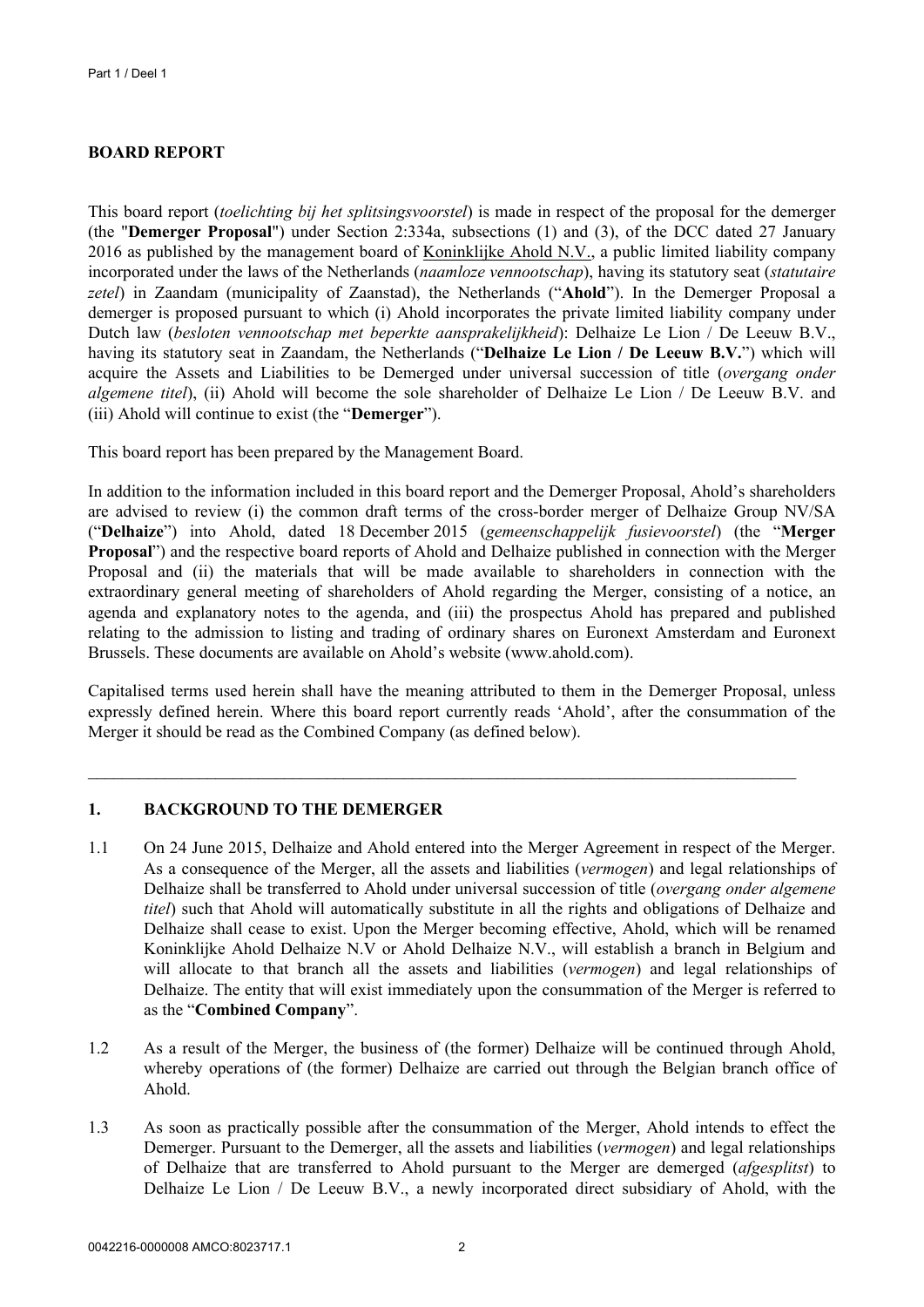exception of the Exempted Notes and the Cross-Guarantee which will remain with Ahold. As a result of the Demerger, the business of (the former) Delhaize will be continued through Delhaize Le Lion / De Leeuw B.V., whereby operations of (the former) Delhaize are carried out through a Belgian branch office of Delhaize Le Lion / De Leeuw B.V. The Demerger is the first step with a view to transferring the operations of (the former) Delhaize to a separate Belgian legal entity, being a subsidiary of Ahold.

- 1.4 To change the Dutch nationality of Delhaize Le Lion / De Leeuw B.V., Ahold intends to, following the Demerger, have Delhaize Le Lion / De Leeuw B.V.'s seat transferred (*zetelverplaatsing*) to Belgium through a conversion of Delhaize Le Lion / De Leeuw B.V. into a Belgian partnership limited by shares (*commanditaire vennootschap op aandelen/société en commandite par actions*) (the "**Conversion**"). After the Conversion, the operations of (the former) Delhaize will be conducted through Delhaize Le Lion / De Leeuw Comm.VA directly instead of a Belgian branch. As mentioned, the Exempted Notes and the Cross-Guarantee are retained by Ahold for the benefit of its bondholding structure and will, for the avoidance of doubt, also be retained by Ahold after the Conversion as no assets and liabilities (*vermogen*) or legal relationships will be transferred pursuant to the Conversion. Ahold will seek to implement the Conversion as soon as practical after the Demerger.
- 1.5 The Conversion is subject to (i) a corporate approval process at Ahold and Delhaize Le Lion / De Leeuw B.V., and (ii) completion of certain procedural aspects under applicable law. As regards (ii), Delhaize Le Lion / De Leeuw B.V. will, among other things, prepare and publish a separate conversion proposal (*omzettingsvoorstel*) that will be made available in accordance with applicable law.
- 1.6 The restructuring contemplated by the combination of the Demerger and the Conversion is referred to as the "**Hive-Down**".
- 1.7 The scope of this board report and the Demerger Proposal is limited to the Demerger itself. Separate materials will, in due time, be made available in relation to the Conversion.

#### **2. REASONS FOR THE HIVE-DOWN**

- 2.1 As explained above, the Demerger is the first step of the Hive-Down. Ahold seeks to implement the Hive-Down for the following reasons:
	- (i) First, from a marketing perspective towards customers, associates and franchisees, it would be preferable if the Belgian retail operations of Delhaize would be conducted through a Belgian company, instead of through a Belgian branch of a Dutch company.
	- (ii) Second, it is preferred to maintain the Combined Company as a pure holding company, as is the case for Ahold today, which for example would effectively shield the shareholdings belonging to Ahold prior to the Merger from any potential direct liabilities which could result from Delhaize's Belgian retail operations.

## **3. EXPECTED CONSEQUENCES FOR THE ACTIVITIES**

- 3.1 Delhaize Le Lion / De Leeuw B.V. will continue the activities that relate to the Assets and Liabilities to be Demerged and thus continue the related business of (the former) Delhaize, whereby operations are carried out through a Belgian branch office of Delhaize Le Lion / De Leeuw B.V.
- 3.2 Ahold will continue its activities as prior to the Merger and the Demerger.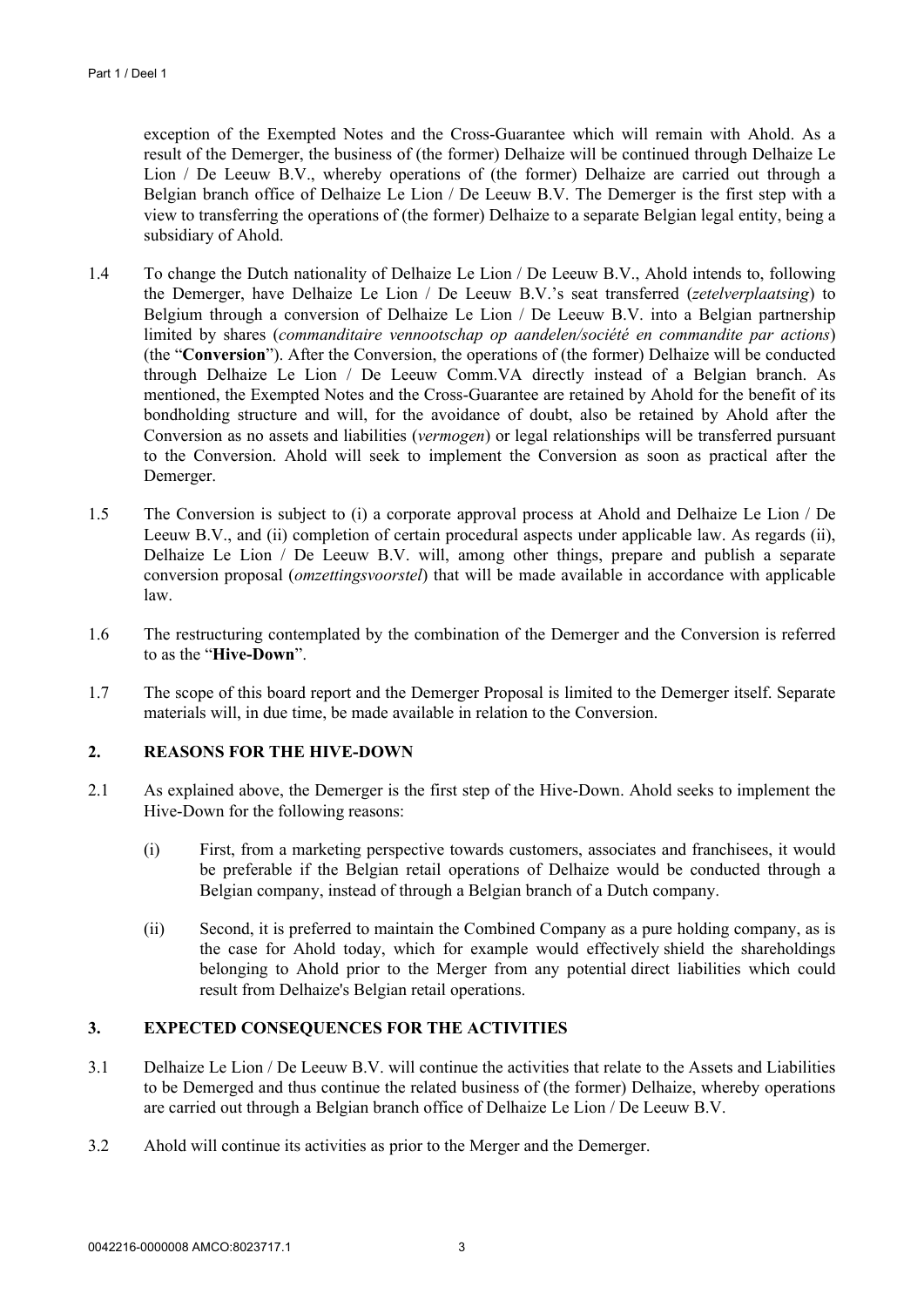# **4. EXPLANATION FROM A LEGAL, ECONOMIC AND SOCIAL POINT OF VIEW**

Legal:

- 4.1 The Management Board intends to resolve to effect the Demerger in accordance with Section 2:334ff of the DCC.
- 4.2 Upon the terms and subject to the conditions set forth in the Demerger Proposal, as a result of the Demerger, the Assets and Liabilities to be Demerged will transfer to Delhaize Le Lion / De Leeuw B.V. under a universal succession of title (*overgang onder algemene titel*), which, in relation to such Assets and Liabilities to be Demerged, will automatically substitute Delhaize Le Lion / De Leeuw B.V. in all the rights and obligations of Ahold. As from the Effective Time (as defined below) the financial information relating to the Assets and Liabilities to be Demerged will be accounted for by Delhaize Le Lion / De Leeuw B.V.
- 4.3 Ahold will continue to exist upon consummation of the Demerger. Delhaize Le Lion / De Leeuw B.V. will be incorporated at the Demerger. Ahold will become the sole shareholder of Delhaize Le Lion / De Leeuw B.V. The Demerger becomes effective at 00:00 a.m. Central European Time on the first calendar day after the day on which a Dutch civil law notary executes the notarial deed of Demerger (the "**Effective Time**").
- 4.4 All real estate owned by Delhaize will transfer to Ahold under the Merger. Subsequently, all real estate owned by Ahold will transfer to Delhaize Le Lion / De Leeuw B.V. under the Demerger. Belgian real estate transfer rules apply to both the Merger and Demerger. To comply with these transfer obligations, Ahold and Delhaize have undertaken to jointly conduct soil surveys and, to the extent necessary, clean up or contain any contamination. These undertakings have been approved by the relevant Belgian authorities, and both transfers can take place in line with Belgian rules. The actual soil surveys or clean-up or containment measures will be carried out after the Merger and Demerger, in line with a time frame agreed by the relevant Belgian authorities.

#### Economic:

4.5 Reference is made to Section 2.1 above. The Demerger will enable the Combined Company, as will be created in the Merger, to continue the business of (the former) Delhaize through Delhaize Le Lion / De Leeuw B.V., whereby operations are carried out through a Belgian branch office of Delhaize Le Lion / De Leeuw B.V. As such and without prejudice to Section 2.1 above, the Demerger has no specific consequences from an economic point of view.

#### Social:

- 4.6 For those employees of the Combined Company that were employees of Ahold at the time of the Merger, the Demerger has no effect.
- 4.7 For those employees of the Combined Company that were employees of Delhaize at the time of the Merger, the Demerger effectively means a transfer to Delhaize Le Lion / De Leeuw B.V. whereby all their rights are respected. Pursuant to Section 2:334a subsection (2) DCC and the provisions of national Collective Bargaining Agreement No. 32*bis* of 7 June 1985 regarding transfer of undertaking (*overgang van onderneming*), all existing rights and obligations that Delhaize has at the time of Merger under Belgian (and if applicable non-Belgian) labour agreements and/or with respect to personnel employed in (or outside) Belgium or former personnel of (the former) Delhaize which are related to the Assets and Liabilities to be Demerged, will automatically transfer to Delhaize Le Lion / De Leeuw B.V. by operation of law in both the Merger and Demerger. The Demerger does not affect employment (*werkgelegenheid*) in general or working and salary conditions. As a result: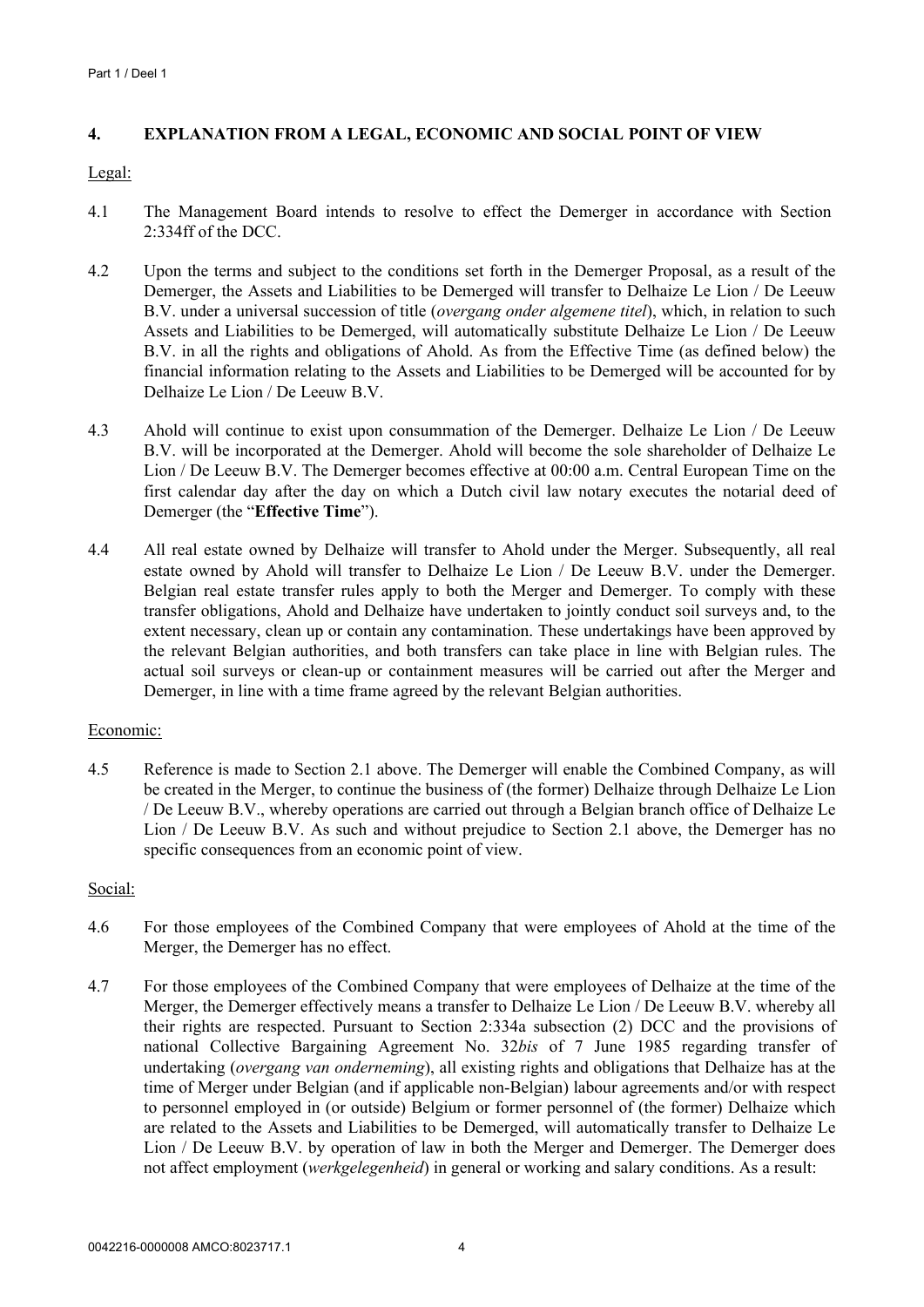- (i) Delhaize Le Lion / De Leeuw B.V. and the Combined Company (to the extent applicable) will respect all employment terms existing at the Effective Time, including any existing social plans, pension rights (including pursuant to pension plans), profit sharing arrangements and schemes, covenants and collective labour agreements (including the employee benefits included in the terms thereof), as well as the terms of the individual employment agreements currently in place;
- (ii) all existing rights and obligations arising from contracts of employment or from employment relationships with the employees or the former employees of (the former) Delhaize will be transferred, as from the Effective Time, from the Combined Company to Delhaize Le Lion / De Leeuw B.V., who shall benefit as of that moment from these rights and shall observe and exercise these obligations;
- (iii) as from the Effective Time, Delhaize Le Lion / De Leeuw B.V. shall bear all costs in relation to employees' salaries and benefits, including vacation pay, thirteenth month, taxes, social security contributions, group insurance contributions or other non-statutory insurances in relation to the employees or the former employees of (the former) Delhaize; and
- (iv) as from the Effective Time, Delhaize Le Lion / De Leeuw B.V. shall be liable for every indemnity due caused by the termination of the employment relationship with the employees or the former employees of (the former) Delhaize, including every indemnity of which each amount or award fully or partly depends on the continuous service of the employees or the former employees of (the former) Delhaize acquired as from the Effective Time.
- 4.8 For the sake of completeness, Ahold confirms that the transfer of the Assets and Liabilities to be Demerged from the Combined Company to Delhaize Le Lion / De Leeuw B.V. includes the rights and obligations specified as follows:
	- (i) reimbursement claim towards the National Employment Office (*Rijksdienst voor Arbeidsvoorziening/Office National de L'Emploi*) of the re-activation allowance paid to the employees dismissed in the framework of the collective dismissal of which the intention was announced on 11 June 2014 in accordance with Article 38 of the Act of 23 December 2005 regarding the generation pact;
	- (ii) reimbursement claim towards the National Employment Office (*Rijksdienst voor Arbeidsvoorziening/Office National de L'Emploi*) of the outplacement costs in accordance with Article 15/2 of the Royal Decree of 9 March 2006 concerning the activating policy in the context of restructurings;
	- (iii) entitlement to the exemption from the obligation to replace the employees who were dismissed prior to the Merger in the context of the collective dismissal of which the intention was announced by Delhaize on 11 June 2014 and who are or will be entitled to the regime of unemployment with company allowance;
	- (iv) reimbursement claim of salaries and social contributions regarding paid training leave as set forth in Article 120 of the Recovery Act concerning social provisions of 22 January 1985;
	- (v) entitlement to every general or specific reduction of contributions for social security or taxes; and
	- (vi) obligation to pay supplements above the statutory social security benefits awarded to current or former employees of Delhaize, irrespective of the legal source which provides this payment obligation or the name of these supplements (i.e. company allowance in the framework of unemployment with company allowance, allowances on top of unemployment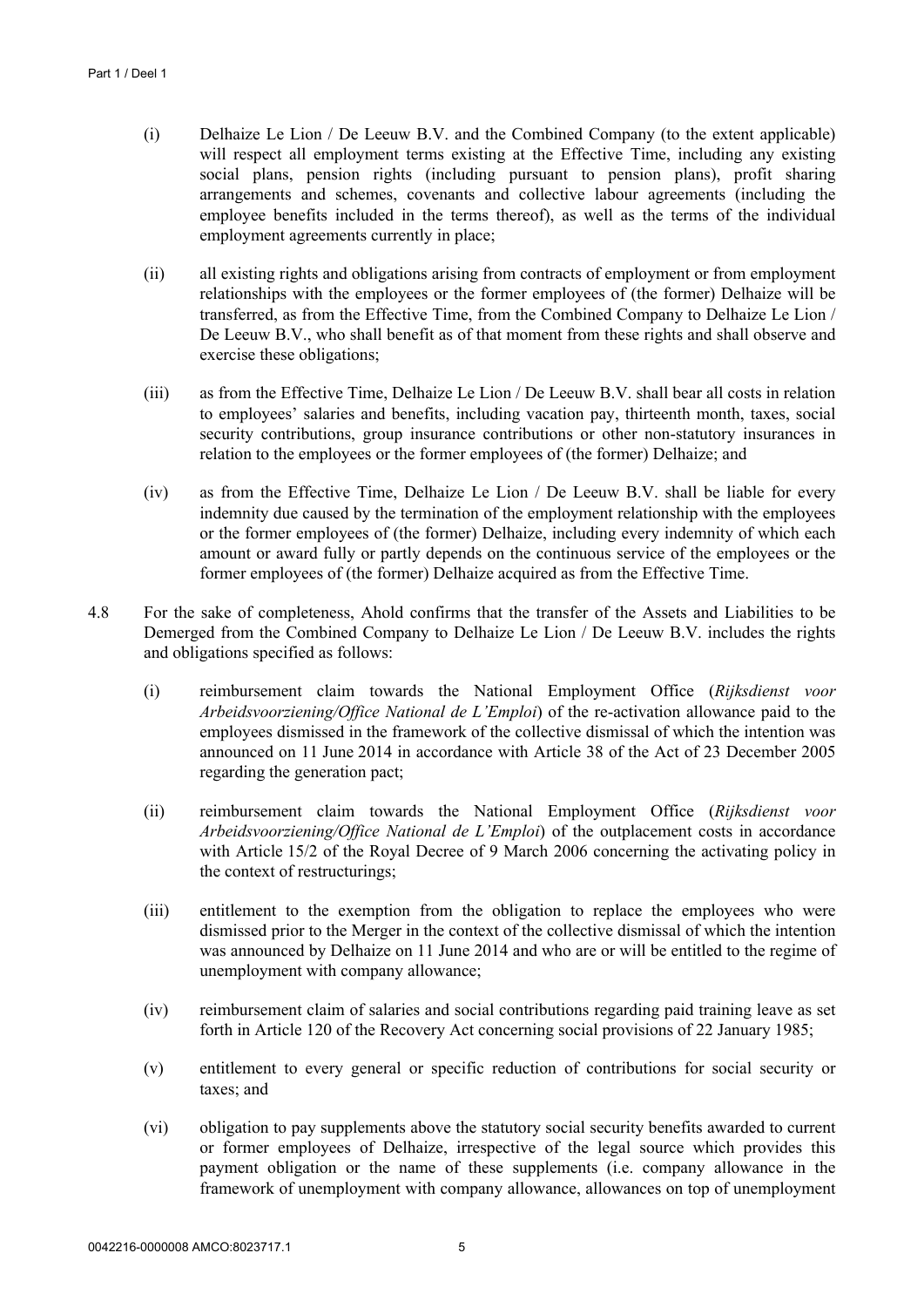allowances outside the framework of unemployment with company allowance, supplements on top of break allowances in the framework of time credit, etc.), including the social security contributions or other charges due on these supplements.

4.9 Finally, Ahold confirms that Delhaize Le Lion / De Leeuw B.V. shall continue the implementation of the reorganization and employment plan in Belgium as referred to in, and in accordance with, the Collective Bargaining Agreements entered into between Delhaize and its employee unions on 19 December 2014, 6 February 2015 and 23 February 2015 (including the further realization of the targets set in the context of this reorganization and employment plan).

This board report has been drawn up in Dutch and English. The content of the two language versions is identical, apart from having been prepared in two separate languages. In the case of differences occurring in the explanation of the text due to the translation, the English version of this board report will prevail.

\* \*

\*

*signature page follows*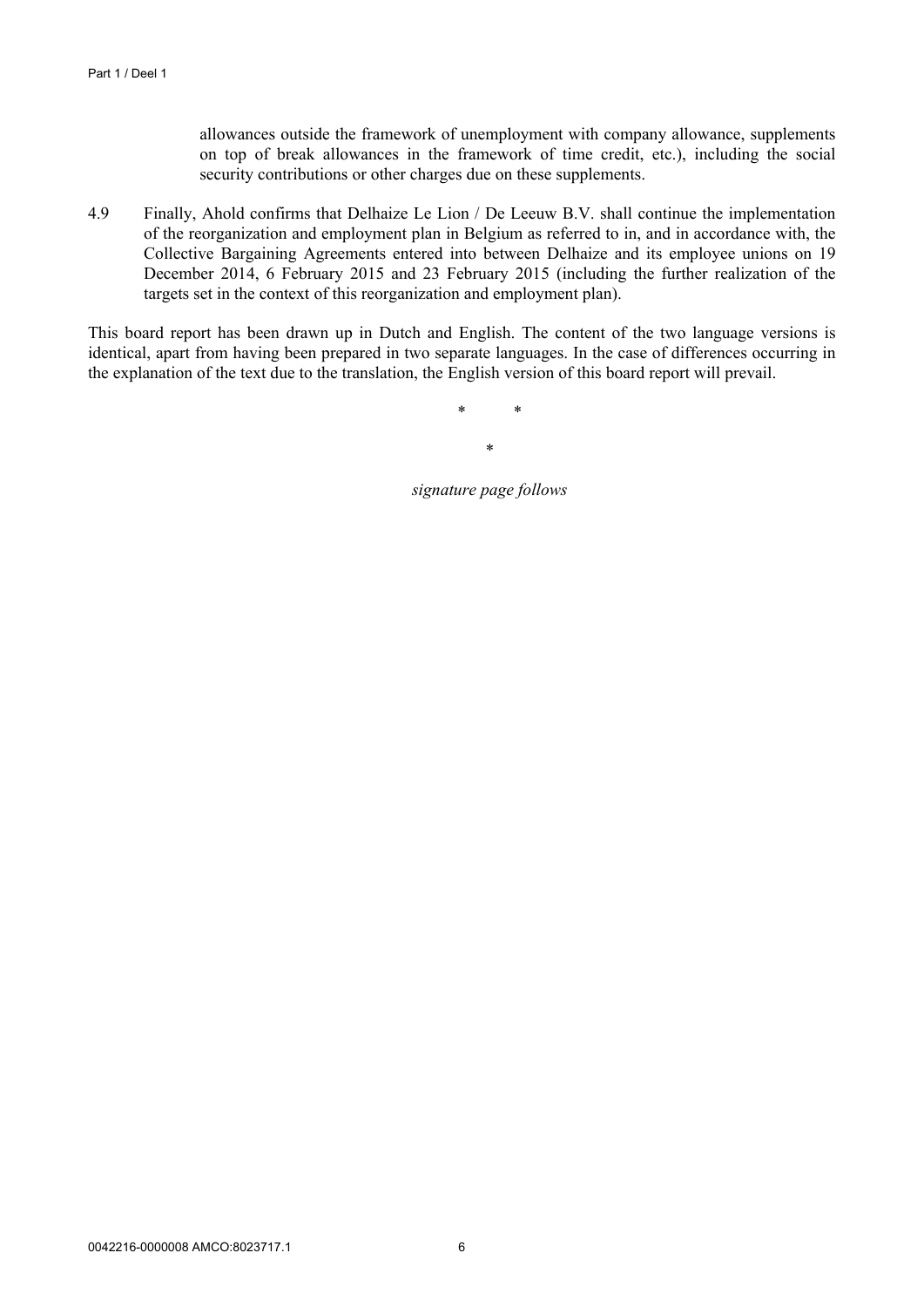## **Management Board of Koninklijke Ahold N.V./ De Raad van Bestuur van Koninklijke Ahold N.V.**

*/s/ A.D. Boer* 

 $\mathcal{L}_\text{max}$  , where  $\mathcal{L}_\text{max}$  is the set of the set of the set of the set of the set of the set of the set of the set of the set of the set of the set of the set of the set of the set of the set of the set of the se

 $\mathcal{L}_\text{max}$ 

A.D. Boer

*/s/ J. Carr*

J. Carr

*/s/ J.E. McCann*

J.E. McCann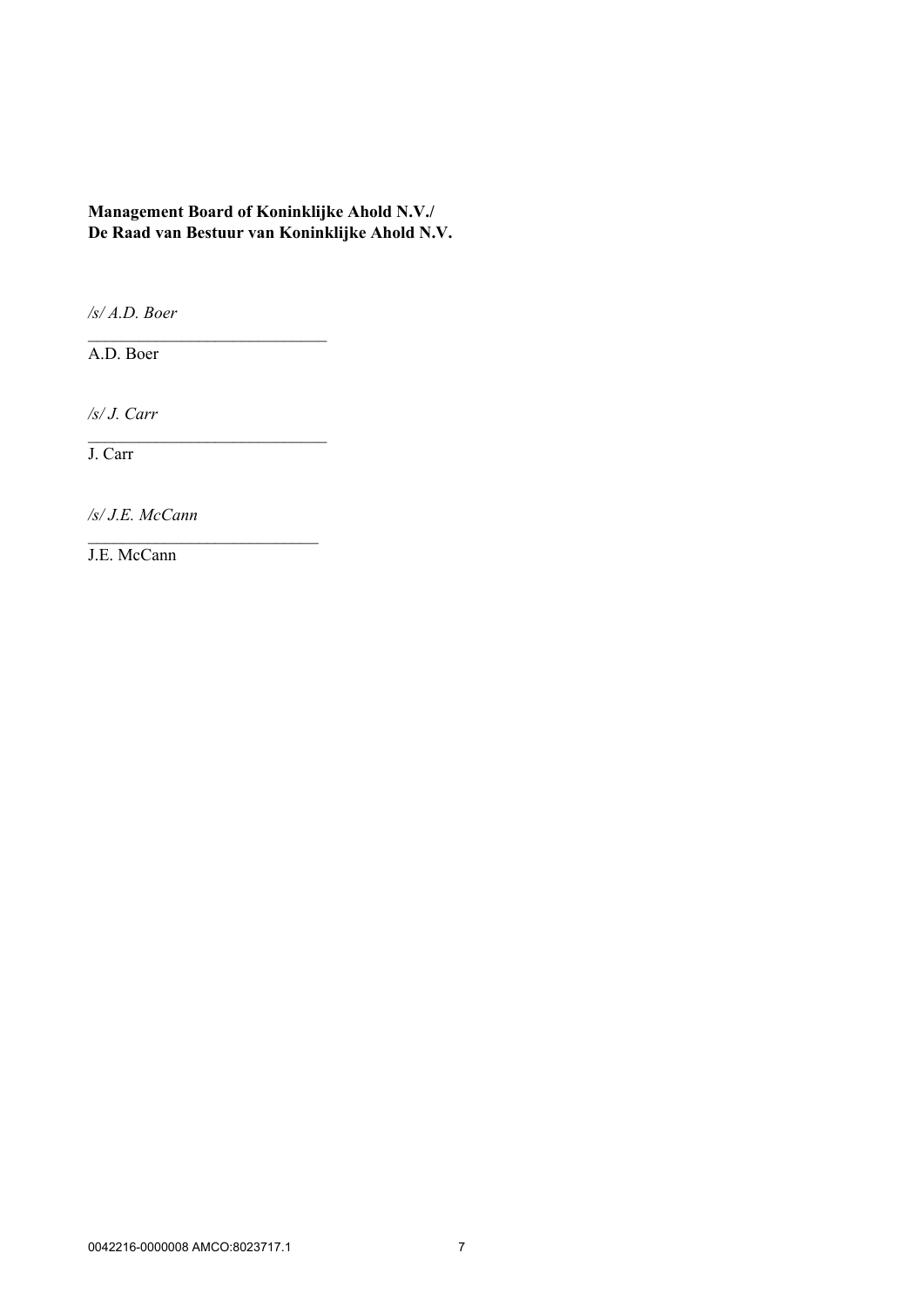### **TOELICHTING**

Deze toelichting bij het Splitsingsvoorstel betreft het voorstel tot splitsing (het "**Splitsingsvoorstel**") ingevolge artikel 2:334a, lid (1) en (3) BW d.d. 27 januari 2016 zoals gepubliceerd door de raad van bestuur van Koninklijke Ahold N.V., een naamloze vennootschap naar Nederlands recht, met haar statutaire zetel in Zaandam (gemeente Zaanstad), Nederland ("**Ahold**"). In het Splitsingsvoorstel wordt een splitsing voorgesteld krachtens welke (i) Ahold de besloten vennootschap met beperkte aansprakelijkheid naar Nederlands recht: Delhaize Le Lion / De Leeuw B.V., met haar statutaire zetel te Zaandam, opricht, ("**Delhaize Le Lion / De Leeuw B.V.**") op welke de Af te Splitsen Vermogensbestanddelen onder algemene titel zullen overgaan, (ii) Ahold de enig aandeelhouder van Delhaize Le Lion / De Leeuw B.V. wordt en (iii) Ahold zal blijven bestaan (de "**Splitsing**").

Deze toelichting is opgesteld door de Raad van Bestuur.

Naast de informatie die is opgenomen in deze toelichting en in het Splitsingsvoorstel wordt de aandeelhouders van Ahold aangeraden kennis te nemen van (i) het gemeenschappelijk fusievoorstel met betrekking tot de grensoverschrijdende fusie van Delhaize Group NV/SA ("**Delhaize**") in Ahold, d.d. 18 december 2015 (het "**Fusievoorstel**") en de respectieve toelichtingen van Ahold en Delhaize die zijn gepubliceerd in verband met het Fusievoorstel, (ii) het materiaal dat aan aandeelhouders ter beschikking zal worden gesteld in verband met de buitengewone vergadering van aandeelhouders van Ahold met betrekking tot de Fusie, bestaande uit een kennisgeving, een agenda en de toelichting daarop, en (iii) het prospectus dat Ahold heeft opgesteld en uitgegeven met betrekking tot de toelating tot de notering van en handel in gewone aandelen op Euronext Amsterdam en Euronext Brussel. Deze documenten zijn verkrijgbaar op de website van Ahold (www.ahold.com).

Begrippen die in dit document met een hoofdletter zijn geschreven hebben de betekenis die daaraan in het Splitsingsvoorstel is toegekend, tenzij hierin uitdrukkelijk gedefinieerd. Waar in deze toelichting nu wordt gesproken van 'Ahold' dient dit na het van kracht worden van de Fusie gelezen te worden als de Gecombineerde Vennootschap (zoals hierna gedefinieerd).

#### **1. ACHTERGROND VAN DE SPLITSING**

- 1.1 Op 24 juni 2015 zijn Delhaize en Ahold de Fusieovereenkomst aangegaan met betrekking tot de Fusie. Als gevolg van de Fusie zullen alle activa en passiva en zullen alle rechtsverhoudingen van Delhaize onder algemene titel op Ahold overgaan, zodat Ahold van rechtswege in de rechten en verplichtingen van Delhaize zal treden en Delhaize zal ophouden te bestaan. Na het van kracht worden van de Fusie zal de statutaire naam van Ahold worden gewijzigd in Koninklijke Ahold Delhaize N.V. danwel Ahold Delhaize N.V., zal Ahold een bijkantoor openen in België en het gehele vermogen en alle rechtsverhoudingen van Delhaize aan dat bijkantoor toewijzen. De entiteit die zal bestaan onmiddellijk na het van kracht worden van de Fusie wordt de "**Gecombineerde Vennootschap**" genoemd.
- 1.2 Als gevolg van de Fusie zal de onderneming van (het voormalige) Delhaize worden voortgezet door Ahold, waarbij de bedrijfsactiviteiten van (het voormalige) Delhaize worden uitgeoefend door het Belgische bijkantoor van Ahold.
- 1.3 Ahold heeft het voornemen om zo snel als praktisch mogelijk na het van kracht worden van de Fusie, de Splitsing te effectueren. Als gevolg van de Splitsing zullen alle activa en passiva en zullen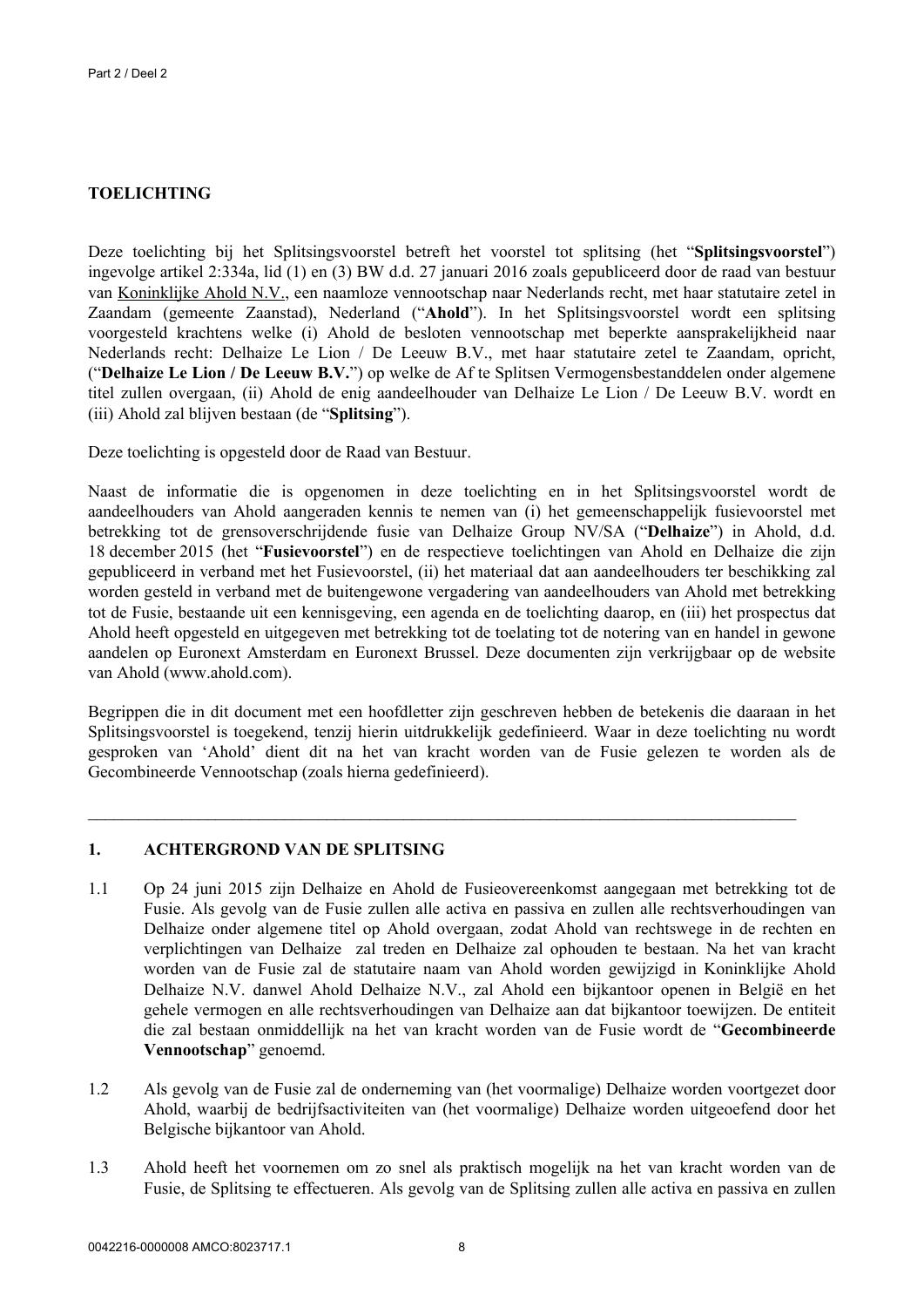alle rechtsverhoudingen van Delhaize, die als gevolg van de Fusie op Ahold zullen zijn over gegaan, worden afgesplitst naar Delhaize Le Lion / De Leeuw B.V., een nog op te richten directe dochtervennootschap van Ahold, echter met uitzondering van de Uitgesloten Schuldinstrumenten (*Exempted Notes*) en de *Cross-Guarantee*, welke door Ahold zullen worden behouden. Als gevolg van de Splitsing zal de onderneming van (het voormalige) Delhaize worden voortgezet door Delhaize Le Lion / De Leeuw B.V., waarbij de activiteiten van (het voormalige) Delhaize worden voortgezet door een Belgisch bijkantoor van Delhaize Le Lion / De Leeuw B.V. De Splitsing vormt de eerste stap met het oog op de overgang van de activiteiten van (het voormalige) Delhaize naar een separate Belgische rechtspersoon, zijnde een dochtermaatschappij van Ahold.

- 1.4 Teneinde de Nederlandse nationaliteit van Delhaize Le Lion / De Leeuw B.V. te wijzigen heeft Ahold het voornemen na de Splitsing de zetel van Delhaize Le Lion / De Leeuw B.V. naar België te verplaatsen door Delhaize Le Lion / De Leeuw B.V. om te zetten in een Belgische commanditaire vennootschap op aandelen/*société en commandite par actions* (de "**Omzetting**"). Na de Omzetting zullen de activiteiten van (het voormalige) Delhaize niet door een Belgisch bijkantoor worden voortgezet maar rechtstreeks via Delhaize Le Lion / De Leeuw Comm.VA. Zoals reeds vermeld zullen de Uitgesloten Schuldinstrumenten en de Cross-Guarantee door Ahold worden behouden ten behoeve van haar obligatiestructuur en worden deze, voor alle duidelijkheid, ook na de Omzetting behouden door Ahold aangezien er als gevolg van de Omzetting geen vermogen of rechtsverhoudingen over zullen gaan. Ahold streeft ernaar de Omzetting zo spoedig mogelijk na de Splitsing te implementeren.
- 1.5 De Omzetting is onderworpen aan (i) een goedkeuringsproces bij Ahold en Delhaize Le Lion / De Leeuw B.V. en (ii) het voldoen aan bepaalde procedurele aspecten ingevolge toepasselijk recht. Met betrekking tot (ii) zal Delhaize Le Lion / De Leeuw B.V. onder meer een afzonderlijk omzettingsvoorstel opstellen en publiceren dat in overeenstemming met toepasselijk recht verkrijgbaar zal worden gesteld.
- 1.6 De herstructurering als voorzien door de combinatie van de Splitsing en de Omzetting wordt de "**Uitzakking**" genoemd.
- 1.7 De reikwijdte van deze toelichting en het Splitsingsvoorstel is beperkt tot de Splitsing zelf. Te zijner tijd zal documentatie beschikbaar worden gesteld met betrekking tot de Omzetting.

#### **2. REDENEN VOOR DE UITZAKKING**

- 2.1 Zoals hiervoor uiteengezet, vormt de Splitsing de eerste stap van de Uitzakking. Ahold streeft ernaar de Uitzakking te implementeren om de volgende redenen:
	- (i) Ten eerste is het vanuit marketingperspectief richting klanten, gelieerde partijen en franchisenemers te prefereren als de Belgische retailactiviteiten van Delhaize uitgeoefend worden via een Belgische vennootschap in plaats van een Belgisch bijkantoor van een Nederlandse vennootschap.
	- (ii) Ten tweede heeft het de voorkeur de Gecombineerde Vennootschap aan te houden als zuivere holding, zoals dat ook nu voor Ahold geldt, waardoor bijvoorbeeld de aandelenbelangen die vóór de Fusie aan Ahold toebehoren afdoende worden afgeschermd van potentiële rechtstreekse verplichtingen die zouden kunnen voortvloeien uit de Belgische retailactiviteiten van Delhaize.

#### **3. VERWACHTE GEVOLGEN VOOR DE ACTIVITEITEN**

3.1 Delhaize Le Lion / De Leeuw B.V. zal de met de aan de Af te Splitsen Vermogensbestanddelen verband houdende activiteiten voortzetten en derhalve de onderneming die aan (het voormalige)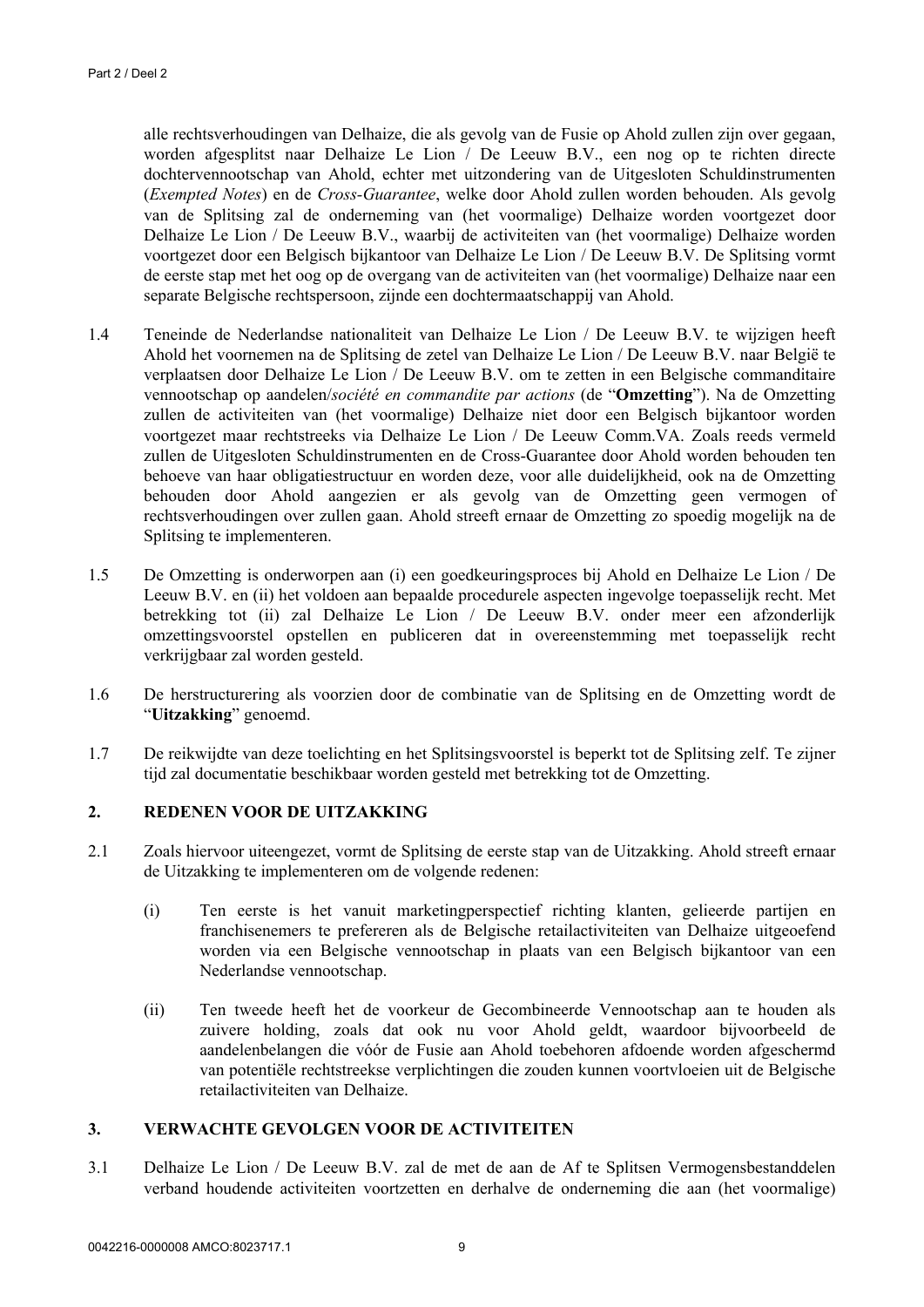Delhaize toebehoorde voortzetten, waarbij de activiteiten worden uitgeoefend door een Belgisch bijkantoor van Delhaize Le Lion / De Leeuw B.V.

3.2 Ahold zal haar activiteiten blijven uitoefenen zoals vóór de Fusie en de Splitsing.

## **4. TOELICHTING VANUIT JURIDISCH. ECONOMISCH EN SOCIAAL PERSPECTIEF**

#### Juridisch:

- 4.1 De Raad van Bestuur heeft het voornemen te besluiten tot de Splitsing zulks op de voet van het bepaalde in artikel 2:334ff BW.
- 4.2 Onder de voorwaarden als uiteengezet in het Splitsingsvoorstel zullen als gevolg van de Splitsing de Af te Splitsen Vermogensbestanddelen onder algemene titel overgaan op Delhaize Le Lion / De Leeuw B.V. dat, met betrekking tot die Af te Splitsen Vermogensbestanddelen, van rechtswege in de plaats zal treden van Ahold. Met ingang van de Effectieve Tijd (zoals hierna gedefinieerd) zullen de financiële gegevens betreffende de Af te Splitsen Vermogensbestanddelen worden verantwoord door Delhaize Le Lion / De Leeuw B.V.
- 4.3 Na het van kracht worden van de Splitsing zal Ahold blijven bestaan. Delhaize Le Lion / De Leeuw B.V. zal worden opgericht bij de Splitsing. Ahold zal de enig aandeelhouder van Delhaize Le Lion / De Leeuw B.V. worden. De Splitsing wordt van kracht om 00:00 uur Central European Time, op de eerste kalenderdag na de dag waarop een notaris met standplaats in Nederland de akte van Splitsing verlijdt (de "**Effectieve Tijd**").
- 4.4 Alle onroerende zaken die eigendom zijn van Delhaize zullen ingevolge de Fusie overgaan op Ahold. Vervolgens zullen alle onroerende zaken die eigendom zijn van Ahold ingevolge de Splitsing overgaan op Delhaize Le Lion / De Leeuw B.V. De Belgische regelgeving inzake de overdracht van onroerende zaken is van toepassing op zowel de Fusie als de Splitsing. Teneinde aan deze overdrachtsverplichtingen te voldoen, hebben Ahold en Delhaize zich ertoe verbonden gezamenlijk bodemonderzoeken te verrichten en, voor zover nodig, eventuele vervuiling te saneren of in te perken. Deze verbintenissen zijn goedgekeurd door de betreffende Belgische autoriteiten, en beide overdrachten kunnen plaatsvinden in lijn met Belgische regelgeving. De feitelijke bodemonderzoeken c.q. sanerings- of inperkingsmaatregelen zullen na de Fusie en Splitsing worden uitgevoerd overeenkomstig een met de betreffende Belgische autoriteiten afgesproken tijdschema.

#### Economisch:

4.5 Verwezen wordt naar artikel 2.1. hierboven. Als gevolg van de Splitsing zal de Gecombineerde Vennootschap, zoals door de Fusie ontstaan, de onderneming van (het voormalige) Delhaize kunnen doen voortzetten door Delhaize Le Lion / De Leeuw B.V., waarbij de bedrijfsactiviteiten worden uitgeoefend door een Belgisch bijkantoor van Delhaize Le Lion / De Leeuw B.V. Als zodanig, en onverminderd het bepaalde in artikel 2.1. hierboven, heeft de Splitsing geen specifieke gevolgen vanuit economisch perspectief.

### Sociaal:

- 4.6 Voor die werknemers van de Gecombineerde Vennootschap die werknemers waren van Ahold ten tijde van de Fusie heeft de Splitsing geen gevolgen.
- 4.7 Voor die werknemers van de Gecombineerde Vennootschap die werknemers waren van Delhaize ten tijde van de Fusie betekent de Splitsing feitelijk een overgang naar Delhaize Le Lion / De Leeuw B.V. waarbij al hun rechten worden gerespecteerd. Krachtens artikel 2:334a lid 2 BW en de bepalingen van de nationale collectieve arbeidsovereenkomst nr. 32*bis* van 7 juni 1985 betreffende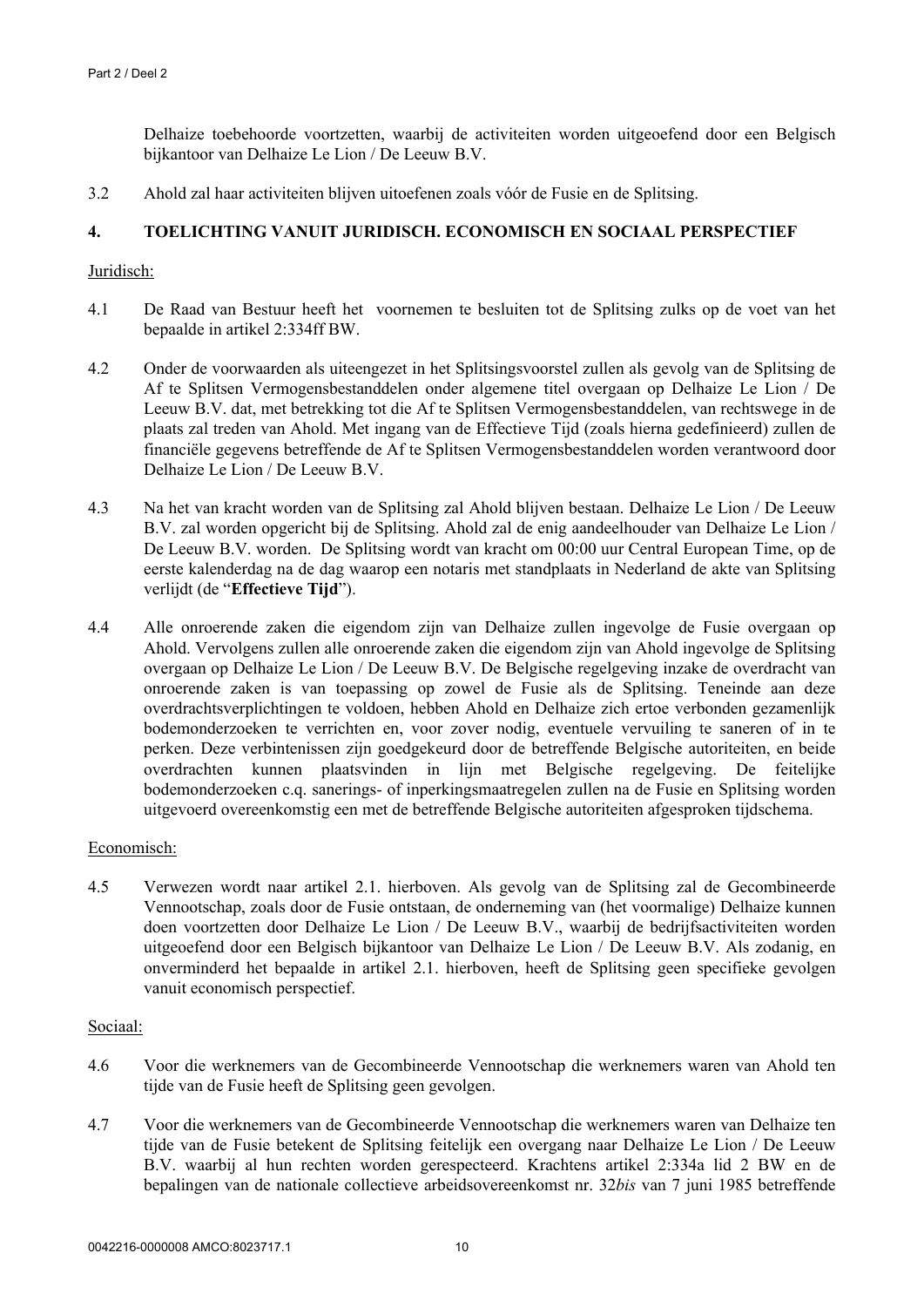overgang van onderneming zullen alle bestaande rechten en verplichtingen die Delhaize heeft op het moment van de Fusie naar Belgische (en indien van toepassing niet-Belgische) arbeidsovereenkomsten en/of met betrekking tot werknemers die binnen of buiten België werkzaam zijn of voormalige werknemers van (het voormalige) Delhaize die betrekking hebben op de Af te Splitsen Vermogensbestanddelen zowel in de Fusie als de Splitsing van rechtswege overgaan op Delhaize Le Lion / De Leeuw B.V. De Splitsing heeft voor de werkgelegenheid in het algemeen of voor de arbeids- en salarisvoorwaarden geen gevolgen. Als gevolg hiervan:

- (i) zullen Delhaize Le Lion / De Leeuw B.V. en de Gecombineerde Vennootschap (voor zover van toepassing) alle op de Effectieve Tijd bestaande arbeidsvoorwaarden, waaronder bestaande sociale plannen, pensioenrechten (waaronder uit hoofde van pensioenregelingen), winstdelingsafspraken en -regelingen, convenanten en collectieve arbeidsovereenkomsten (waaronder de bepalingen daarin met betrekking tot werknemersvoorzieningen), alsmede de nu bestaande voorwaarden in de individuele arbeidsovereenkomsten, respecteren;
- (ii) zullen alle bestaande rechten en verplichtingen die voortvloeien uit arbeidsovereenkomsten of uit arbeidsverhoudingen met de werknemers of de voormalige werknemers van (het voormalige) Delhaize, per de Effectieve Tijd, overgaan van de Gecombineerde Vennootschap op Delhaize Le Lion / De Leeuw B.V., die vanaf dat moment deze rechten zal kunnen uitoefenen en deze verplichtingen zal naleven en nakomen;
- (iii) zal Delhaize Le Lion / De Leeuw B.V. per de Effectieve Tijd alle kosten dragen in verband met de lonen en arbeidsvoorwaarden van werknemers, met inbegrip van vakantiegeld, dertiende maand, belastingen, socialezekerheidsbijdragen, collectieveverzekeringsbijdragen of andere bovenwettelijke verzekeringen in verband met de werknemers of de voormalige werknemers van (het voormalige) Delhaize; en
- (iv) zal Delhaize Le Lion / De Leeuw B.V. per de Effectieve Tijd aansprakelijk zijn voor elke verschuldigde schadeloosstelling ten gevolge van de beëindiging van de arbeidsverhouding met de werknemers of de voormalige werknemers van (het voormalige) Delhaize, met inbegrip van elke schadeloosstelling waarvan elk bedrag of de toekenning geheel of gedeeltelijk afhankelijk is van het voortduren van het dienstverband van de werknemers of voormalige werknemers van (het voormalige) Delhaize die per de Effectieve Tijd zijn overgenomen.
- 4.8 Voor de volledigheid bevestigt Ahold dat de overgang van de Af te Splitsen Vermogensbestanddelen van de Gecombineerde Vennootschap naar Delhaize Le Lion / De Leeuw B.V. de rechten en verplichtingen omvat zoals hieronder nader aangegeven:
	- (i) vordering tot terugbetaling jegens de Rijksdienst voor Arbeidsvoorziening/*Office National de L'Emploi* van de herintredingsvergoeding die is betaald aan werknemers die zijn ontslagen in het kader van het collectieve ontslag waartoe het voornemen werd aangekondigd op 11 juni 2014, overeenkomstig artikel 38 van de Wet van 23 december 2005 betreffende het generatiepact;
	- (ii) vordering tot terugbetaling jegens de Rijksdienst voor Arbeidsvoorziening/*Office National de L'Emploi* van de outplacementkosten overeenkomstig artikel 15/2 van het Koninklijk Besluit van 9 maart 2006 betreffende het activerend beleid bij herstructureringen;
	- (iii) recht op ontheffing van de verplichting tot vervanging van de werknemers die vóór de Fusie zijn ontslagen in het kader van het collectief ontslag waartoe het voornemen door Delhaize werd aangekondigd op 11 juni 2014 en die in aanmerking komen of zullen komen voor het stelsel van werkloosheid met bedrijfstoeslag;